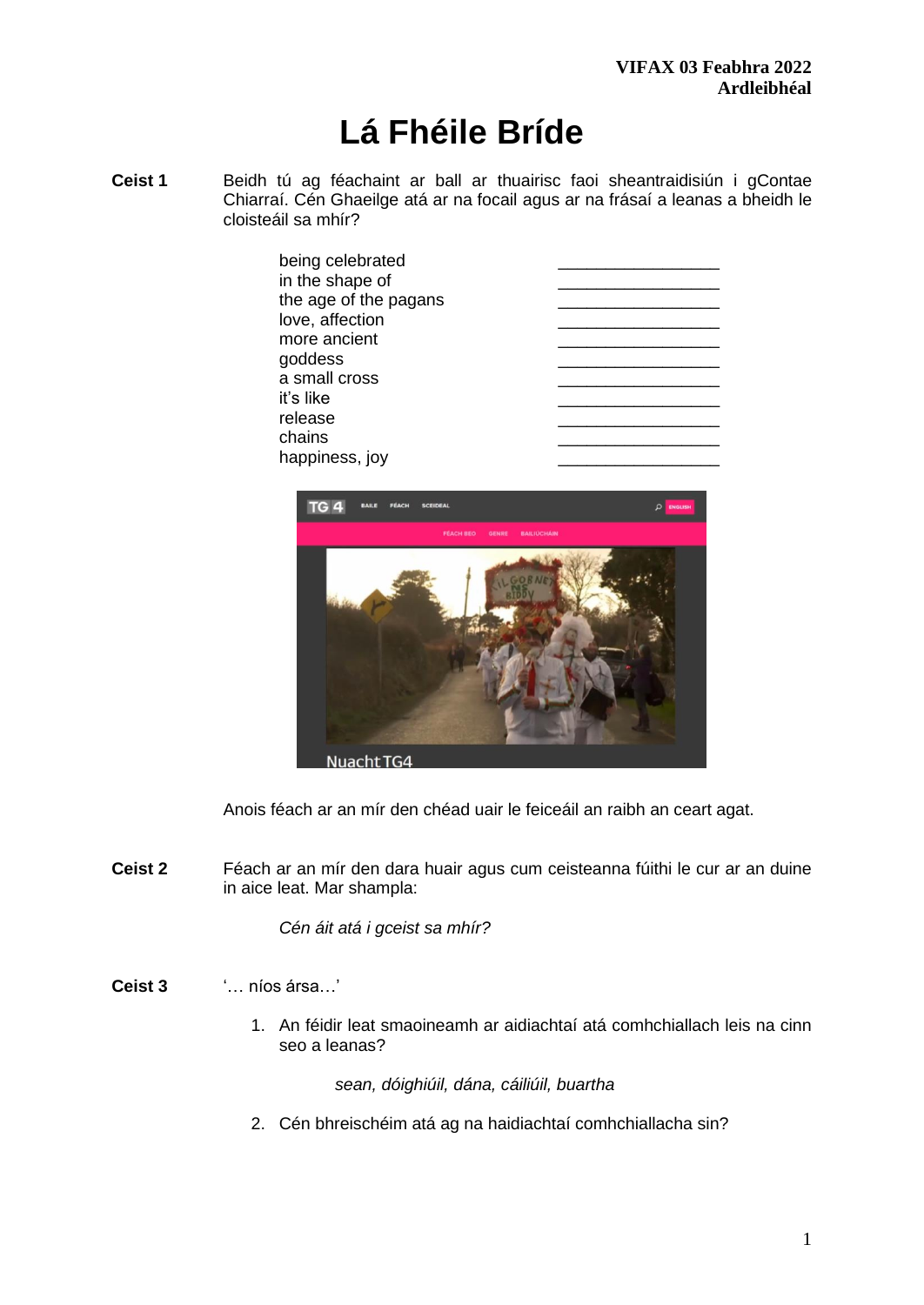**Ceist 4** '…faoi b**h**un…'

Cuirtear séimhiú go minic tar éis na réamhfhocal simplí, ach **ní i gcónaí!** Aistrigh na habairtí seo a leanas go Gaeilge. Bí cúramach leis an séimhiú!

The cat is under a chair. The key is on a table in the room. The captain is on board the ship. The rabbit jumped out of a box. Give Seán the book. Take the money from Máire. Liam went with Ciarán.

**Ceist 5** '…Is geall le…'

Tá a lán nathanna ann sa Ghaeilge a bhfuil an focal 'geall' iontu. Cuir na cinn seo a leanas in abairtí lena mbrí a léiriú.

- mar gheall ar
- bíodh geall go bhfuil
- bheith i ngeall le rud
- geall a chur

**Ceist 6** Pléigh na ceisteanna seo leis na daoine eile i do ghrúpa:

- 1. Cad atá ar eolas agat faoi Naomh Bríd?
- 2. Cén fáth ar bhain an Eaglais Chaitliceach úsáid as nósanna págánta chun a cré féin a chur chun cinn, dar leat?
- 3. Cad iad na mothúcháin a chuirtear in iúl sa mhír? Conas a chuirtear in iúl iad?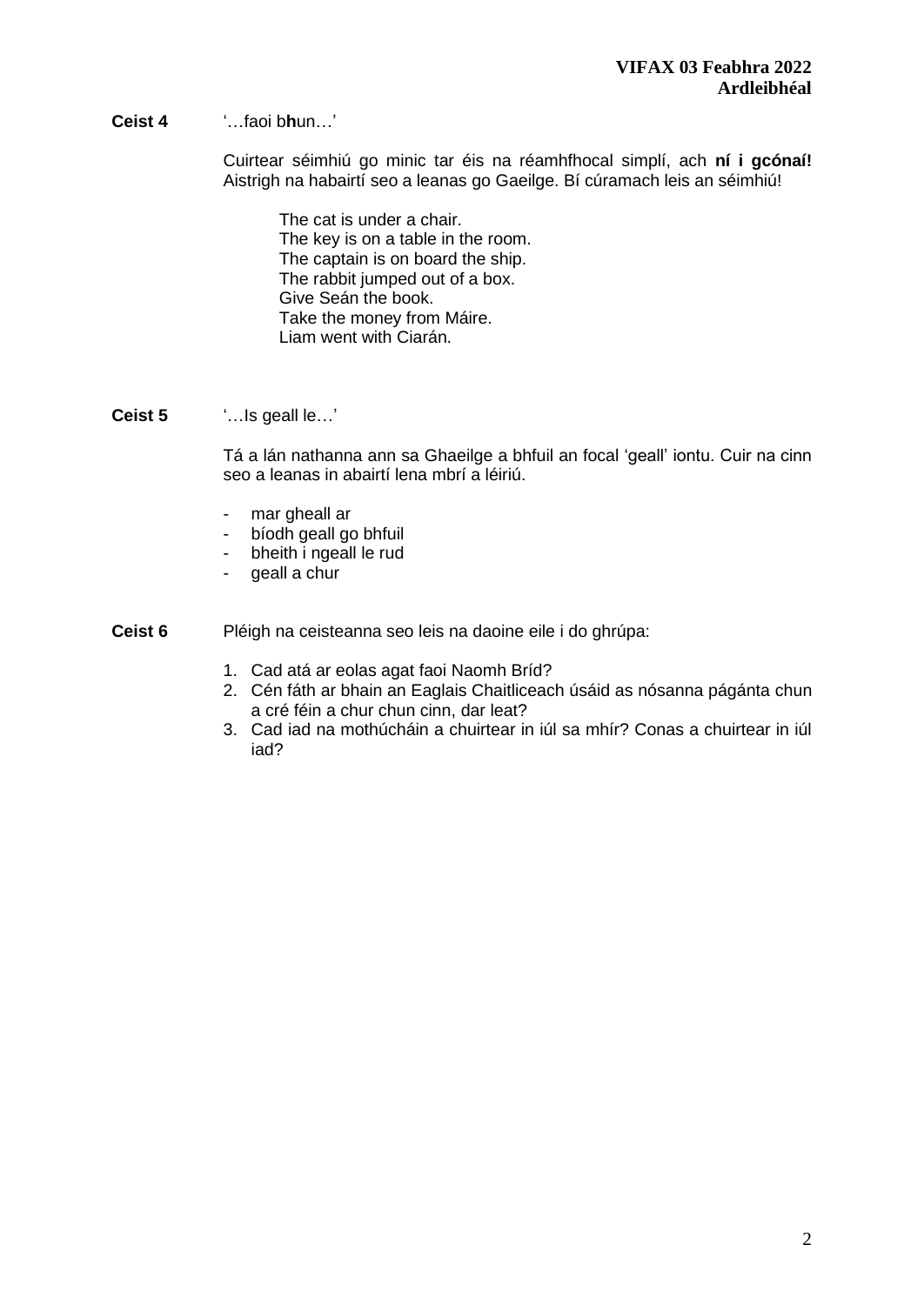#### **Treoracha agus Freagra Ceist 1**

being celebrated *á cheiliúradh*  in the shape of *i* ndeilbh<br>the age of the pagans *i* ndeilbh<br>ré na bpágánach the age of the pagans love, affection *gean* more ancient *níos ársa* goddess *bandia*  a small cross *crosóg*  release *fuascailt*  happiness, joy

is geall le slabhraí<br>*gliondar* 

#### **Ceist 2**

Ceisteanna samplacha: Conas atá an aimsir sa mhír? Cén t-am den lá atá i gceist? Cad é cúlra an traidisiúin? Cad í an Bhrídeog nó *Biddy*? Conas atá na daoine cóirithe? Cad a dhéanann siad gach bliain?

#### **Ceist 3**

sean – níos sine / ársa – níos ársa dóighiúil – níos dóighiúla / dathúil – níos dathúla dána – níos dána / dalba – níos dalba cáiliúil – níos cáiliúla / clúiteach – níos clúití buartha – níos buartha / imníoch – níos imníche

#### **Ceist 4**

The cat is under a chair. *Tá an cat faoi chathaoir.* The key is on a table in the room. *Tá an eochair ar thábla/ar bhord sa seomra.* The captain is on board the ship. *Tá an captaen ar bord loinge.*  The rabbit jumped out of a box. *Léim an coinín amach as bosca.* Give Seán the book. *Tabhair an leabhar do Shéan.* Take the money from Máire. *Bain an t-airgead de Mháire.* Liam went with Ciarán. *D'imigh Liam le Ciarán.*

#### **Ceist 5**

mar gheall ar – on account of bíodh geall go bhfuil – you can be sure bheith i ngeall le rud – to be dependent on geall a chur – to make a bet

#### **Ceist 6**

Is féidir gach beirt nó triúr a chur ag déanamh an phlé seo agus ansin na tuairimí a bhí ag an rang iomlán a phlé le chéile.